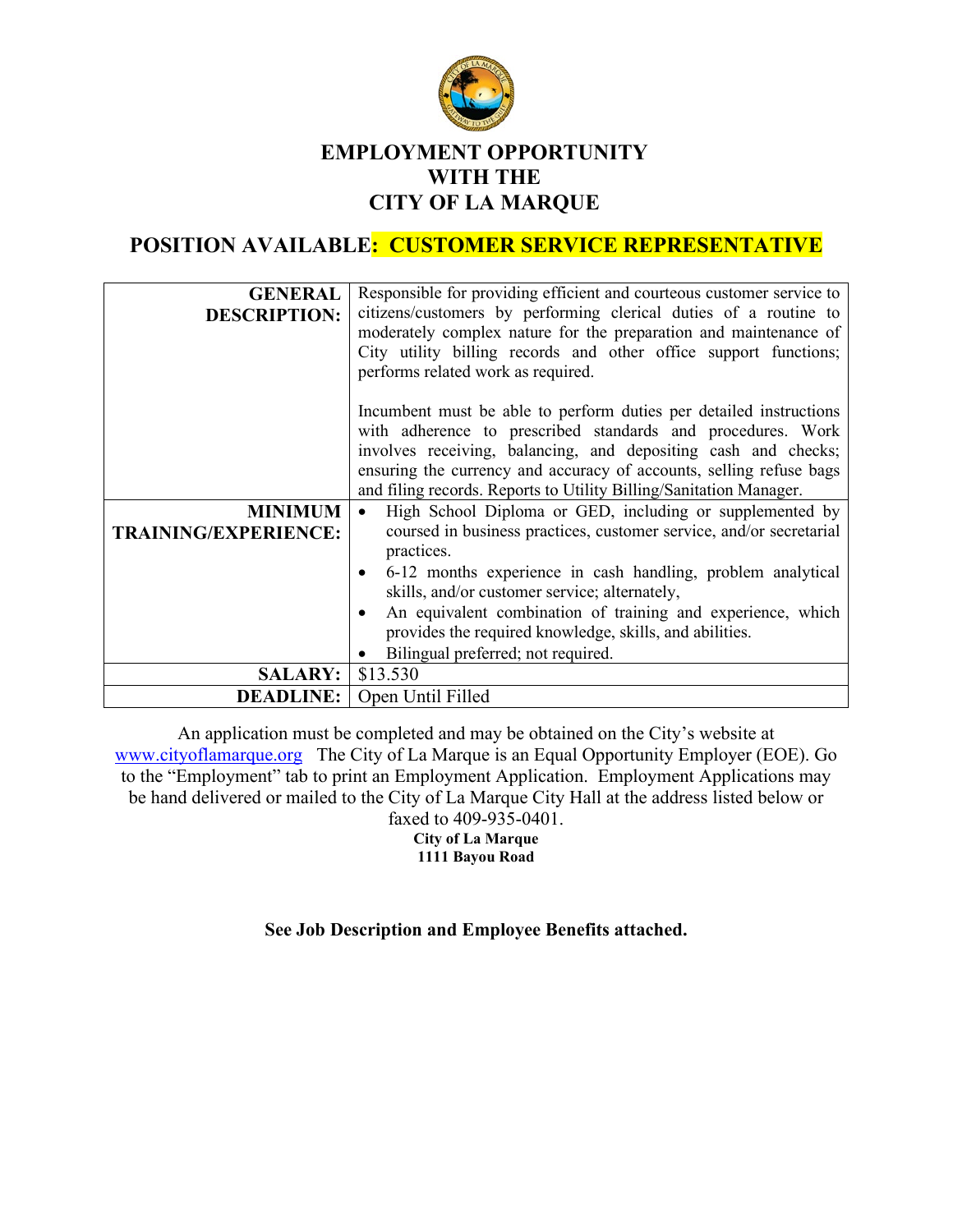| La Marque, Texas 77568 Title: |                                           | <b>Customer Service Representative</b> |                                    |
|-------------------------------|-------------------------------------------|----------------------------------------|------------------------------------|
|                               | <b>Department:</b> Utility Billing        | <b>Grade Level:</b>                    | <b>FLSA Status: Non-Exempt</b>     |
| <b>Reports To:</b>            | <b>Utility Billing/Sanitation Manager</b> |                                        | <b>Immediate Subordinates: N/A</b> |

#### **Job Summary**

Responsible for providing efficient and courteous customer service to citizens/customers by performing clerical duties of a routine to moderately complex nature for the preparation and maintenance of City utility billing records and other office support functions; performs related work as required.

Incumbent must be able to perform duties per detailed instructions with adherence to prescribed standards and procedures. Work involves receiving, balancing, and depositing cash and checks; ensuring the currency and accuracy of accounts, selling refuse bags and filing records. Reports to Utility Billing/Sanitation Manager.

#### **Essential Job Functions (Must be performed with or without accommodations)**

*The list of essential functions, as outlined herein, is intended to be representative of the tasks performed within this classification. It is not necessarily descriptive of any one position in the class. The omission of an essential function does not preclude management from assigning duties not listed herein if such functions are a logical assignment to the position.*

- Performs general bookkeeping and accounting tasks as necessary to maintain utility accounts including but not limited to collecting, receipting, and posting payment to appropriate accounts; balancing cash transactions/drawer and all other duties as assigned by supervisor
- Assist customers in problem resolution regarding service and billing; responds to customers' requests, concerns, and/or complaints
- Monitors delinquent accounts for disconnection/reconnection of service; processes approved billing adjustments and initiating and completing all necessary work orders for utility accounts;
- Communicates information regarding complaints, high utility invoices, etc. to Supervisor, and/or field personnel, as appropriate to assure proper resolution;
- Performs general clerical duties as required, including but not limited to answering telephone, communicating via two-way radio, generating reports and correspondences, copying, scanning and filing documents, preparing mail and night-drop, maintaining logs, shredding, etc.
- Processes "new service" and "final" applications per establish policies, processes, and procedures;
- Summarizes data in preparation of standardized reports, and maintains filing system;
- Serves as back up for Utility Billing Analyst as needed;
- Performs other duties as assigned.

#### **Minimum Training and Experience**

- High School Diploma or GED, including or supplemented by coursed in business practices, customer service, and/or secretarial practices.
- 6-12 months experience in cash handling, problem analytical skills, and/or customer service; alternately,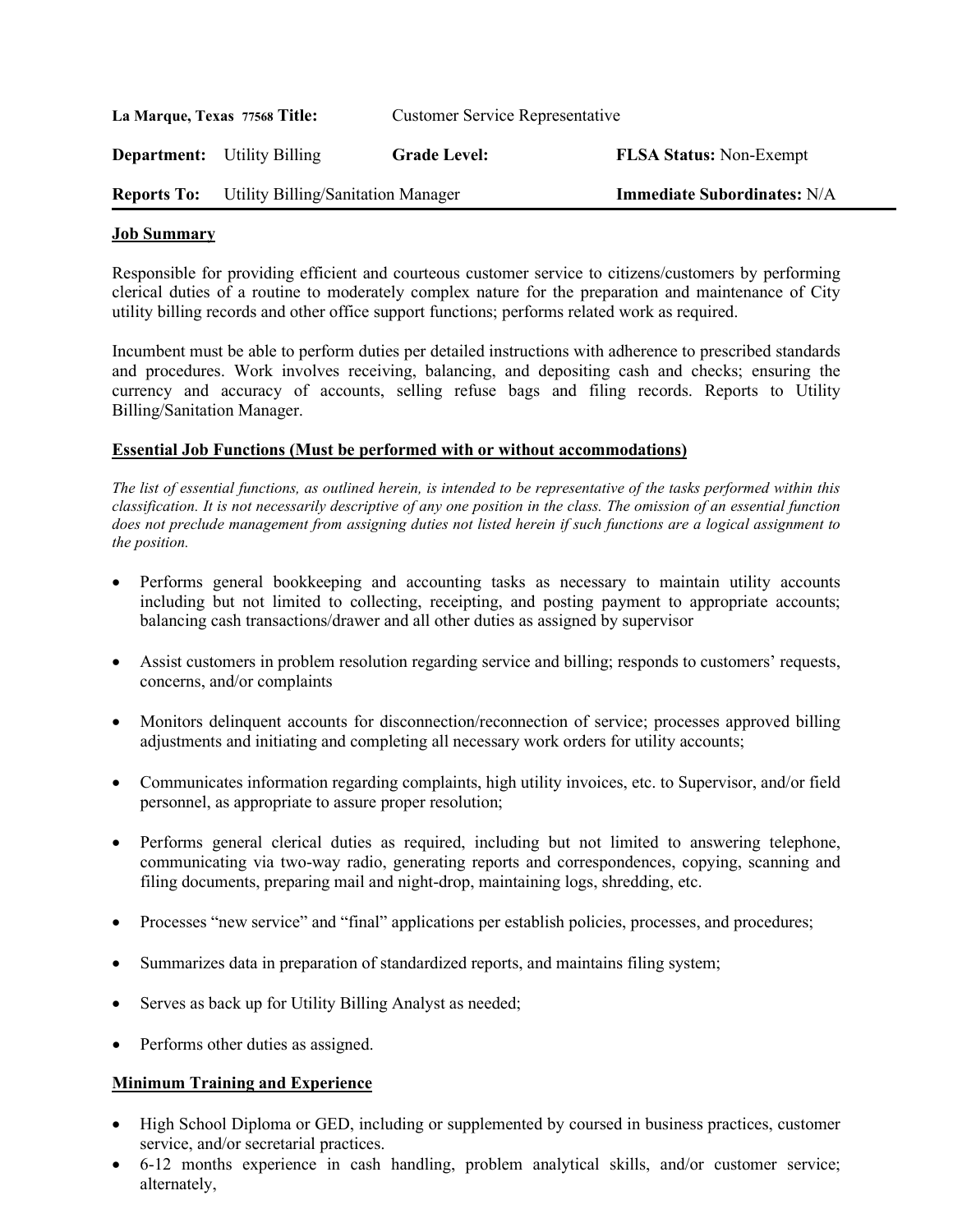- An equivalent combination of training and experience, which provides the required knowledge, skills, and abilities.
- Bilingual preferred, not required.

**EMERGENCY OPERATION CLASSIFICATION: TIER 2-** Employees not at work are responsible for maintaining contact with their supervisor regarding assignments, to stay abreast of the situation by monitoring radio and television for instructions, and by calling the Emergency Operations Center daily.